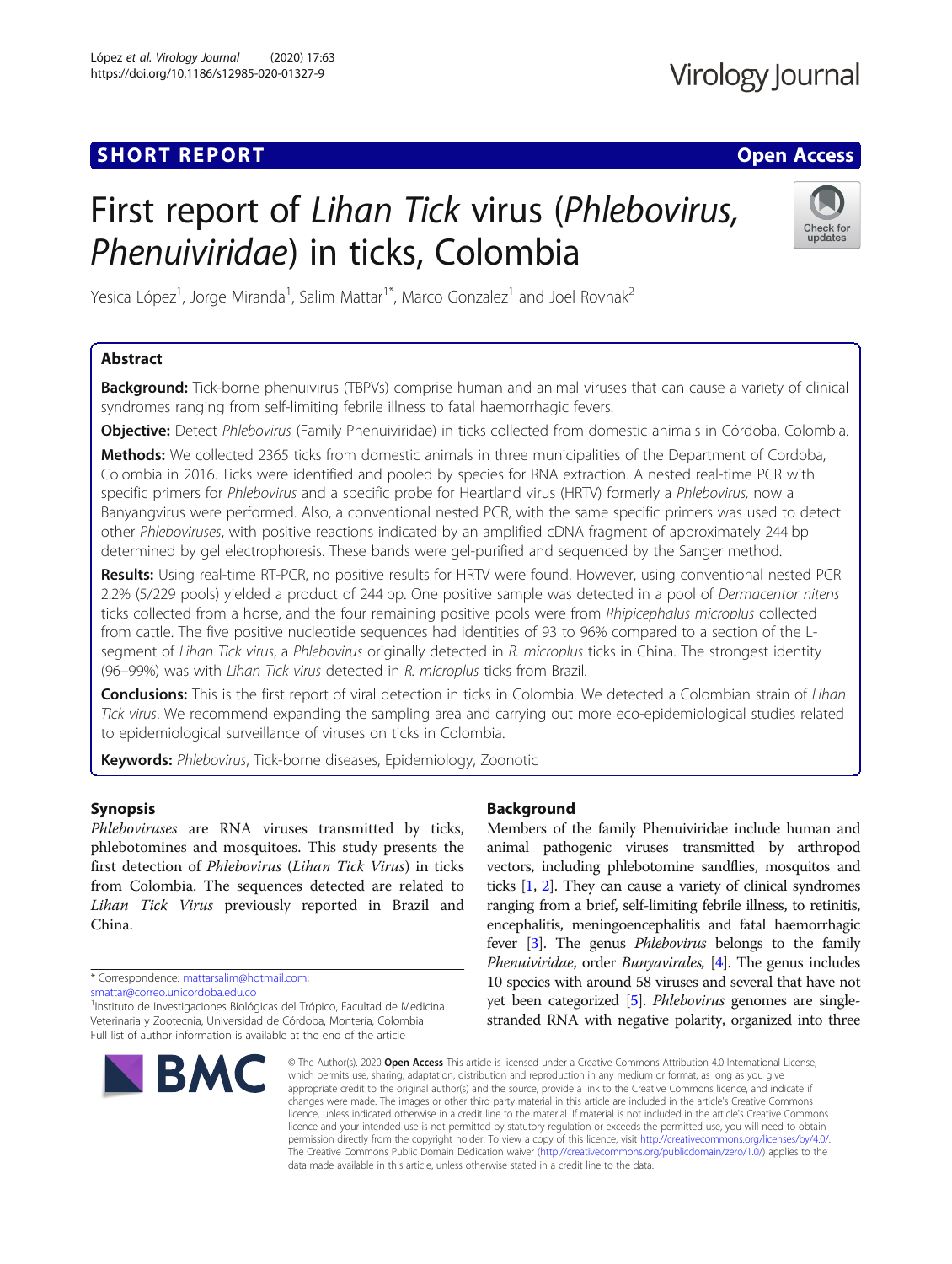segments. Segment L is approximately 6.4 kb and encodes an RNA-dependent RNA polymerase, segment M is approximately 3.4 kb and encodes viral glycoproteins, and the S segment is approximately 1.7 kb and encodes the nucleocapsid protein. Additional non-stuctural proteins (NSS) are encoded on the S and M segments [\[3,](#page-4-0) [6](#page-4-0), [7](#page-4-0)].

In 2018, TBPVs were divided into four phylogenetically related groups: i. the Uukuniemi group, which includes at least 17 species of tick-borne phleboviruses; ii. the severe fever with thrombocytopenia syndrome virus / Heartland virus group; iii. The Bhanja group; and iv. the Kaisodi group. Most of these viruses cause disease in humans [\[4](#page-4-0)].

However, in 2019, the group of severe fever with thrombocytopenia syndrome virus / Heartland virus, was taxonomically reclassified in the genus Banyangvirus [\[5\]](#page-4-0).

In recent years, new TBPVs capable of inducing serious diseases in humans have emerged.

In 2007, the first cases of severe fever with thrombocytopenia syndrome virus (SFTSV), was found in China, later were reported in Japan, Korea and Vietman in patients with severe fever, thrombocytopenia and leukocytopenia accompanied by gastrointestinal symptoms, chills, joint pain and myalgia [[8](#page-4-0)–[12](#page-4-0)]. In the western hemisphere, Heartland virus (HRTV) was first isolated in 2009 from two patients in the state of Missouri, USA, who showed symptoms similar to those of SFTSV. HRTV is phylogenetically related to SFTSV with a similarity of 60 to 70% at the nucleotide level [\[13](#page-4-0)]. Amblyomma americanum ticks appear to be the main vector for HRTV transmission. To date, more than 30 cases of HRTV infection, including two deaths, have been reported in the United States [[14](#page-5-0)–[16](#page-5-0)]. The status of HRTV in subtropical and tropical regions of the Americas remains unknown.

In Colombia, ticks of the genus Ixodes, Dermacentor, Amblyomma, Haemaphysalis and Rhipicephalus could act as vectors for a variety of viruses including TBPVs [[17\]](#page-5-0). However, there have been no studies looking for viruses in ticks to date. The aim of this study was to detect and identify HRTV and other TBPVs in ticks collected from domestic animals in different municipalities of the department of Córdoba, Colombia.

## Methods

### Type of study, geographic area and sampling sites

A descriptive and prospective cross-sectional study was conducted between June and December 2016. Ticks attached to dogs, horses, and cattle were collected in the municipalities of Montería, Cereté, San Pelayo and Puerto Escondido in the department of Córdoba, Colombia (Fig. [1](#page-2-0)). Córdoba is located in the northwestern part of Colombia from 7° 22′ to 9° 26′ north latitude and from 74° 47′ to 76° 30′ west longitude. Córdoba has a warm tropical climate, an average temperature of 28 °C, with altitude ranging from 0 to 40 m above sea level. Its principal economic activity is livestock, agriculture and in grazing, which is over exploited, affecting ecosystems and increasing the burden of ticks potentially responsible for the transmission of many zoonotic diseases [[18](#page-5-0)].

#### Ticks collections and taxonomic identification

Hard ticks from the family Ixodidae were collected at all developmental stages by removing them from their vertebrate hosts. For storage and transport, ticks were placed in small containers with porous caps for oxygen exchange. Ticks identification was performed using the taxonomic dichotomous keys [\[19](#page-5-0)]. Once taxonomically identified, they were frozen at − 90 °C. Ticks were characterized by species, sex and stage and pooled by species, municipality, date and host. The prevalence of Phlebovirus in ticks was expressed as a minimum infection rate per 1000 ticks (MIR) based on the assumption that a PCR-positive pool contains at least one positive tick [\[20](#page-5-0)].

Phlebovirus detection RNA extraction was carried out with PureLink® RNA Mini Kit combined with TRIzol® (Invitrogen). RNAs were reverse transcribed with Moloney Murine Leukemia Virus Reverse Transcriptase (M-MLV RT), random primers and amplified with nested PCR primers designed to amplify conserved Phlebovirus L segment sequence.

For the first round, a conventional PCR was carried out with the genus-specific primers: NPhlebo1f 2054- ATGGARGGITTTGTIWSICIICC-2074 and NPhlebo1r 2295-AARTTRCTIGWIGCYTTIARIGTIGC-2273. the second round, real-time PCR was used with genusspecific nested primers: NPhlebo2f 2027-WTICCIAAIC-CIYMSAARATG-2049, NPhlebo2r 2578-TCYTCYTTRT TYTTRARRTARCC-2552 [\[21](#page-5-0)] and a FAM-labeled Taqman<sup>Tm</sup> probe 5'-CGAGTGGAATGGACAGGGAC-BHQ1–3′ for specific detection of HRTV. HRTV RNA was used as positive control. In addition, for the second round a conventional PCR, with the same specific primers was used to detect other Phleboviruses.

### Sequencing and phylogenetic analysis

Positive samples were subject to direct sequence of both strands in independent reactions with each of the internal primers and analyzed by the Sanger method (Quintara Biosciences, Inc., Berkeley, CA, USA). Nucleotide sequences were subjected to a BLAST analysis to identify homologous sequences in GenBank. Twenty-six sequences of the L segment of different Phleboviruses were downloaded from GenBank and aligned using MUSCLE in MEGAX. The phylogenetic analysis was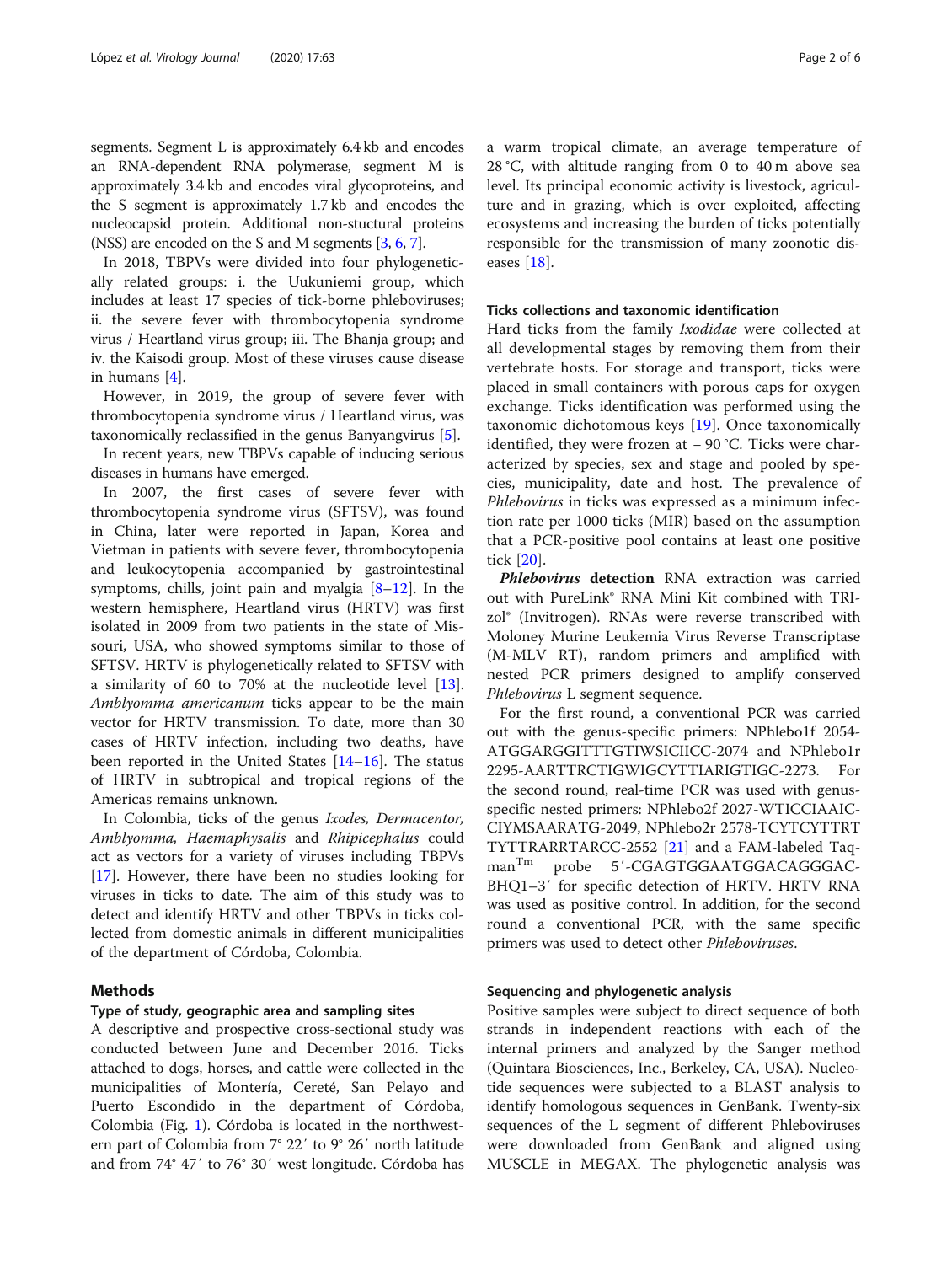performed using the maximum likelihood method with Kimura 2 parameters model with MEGAX [\[22](#page-5-0)]..

## Results

A total of 2365 ticks were collected, including 1358 (57.5%) R. microplus collected from bovines, 978 (41.3%) D. nitens collected from equines, and 29 (1.22%) Rhipicephalus sanguineus sensu lato collected from dogs. Ticks were organized in 229 pools.

## Detection of viral RNA in ticks and sequencing analysis

We found that 2.2% of tick pool extracts (5/229) yielded PCR amplicons with the length expected from *Phlebovirus* 

species (244 bp). One amplicon was detected from 63 pools of D. nitens collected from equines (MIR 1.02; 1/978 ticks tested) and the other four amplicons were found among 144 pools of R. microplus collected from bovines (MIR of 2.95; 4/1358 ticks tested). None of 29 R. sanguineus ticks collected from dogs tested positive. No positive results for HRTV were found.

Alignments of the 244-bp amplicons showed that three of the sequences were identical and the other two sequences had small changes in the nucleotide sequences of 1 and 7 bases.

Sequencing and BLAST analysis showed that the five sequences detected have an identity between 93 to 96%

<span id="page-2-0"></span>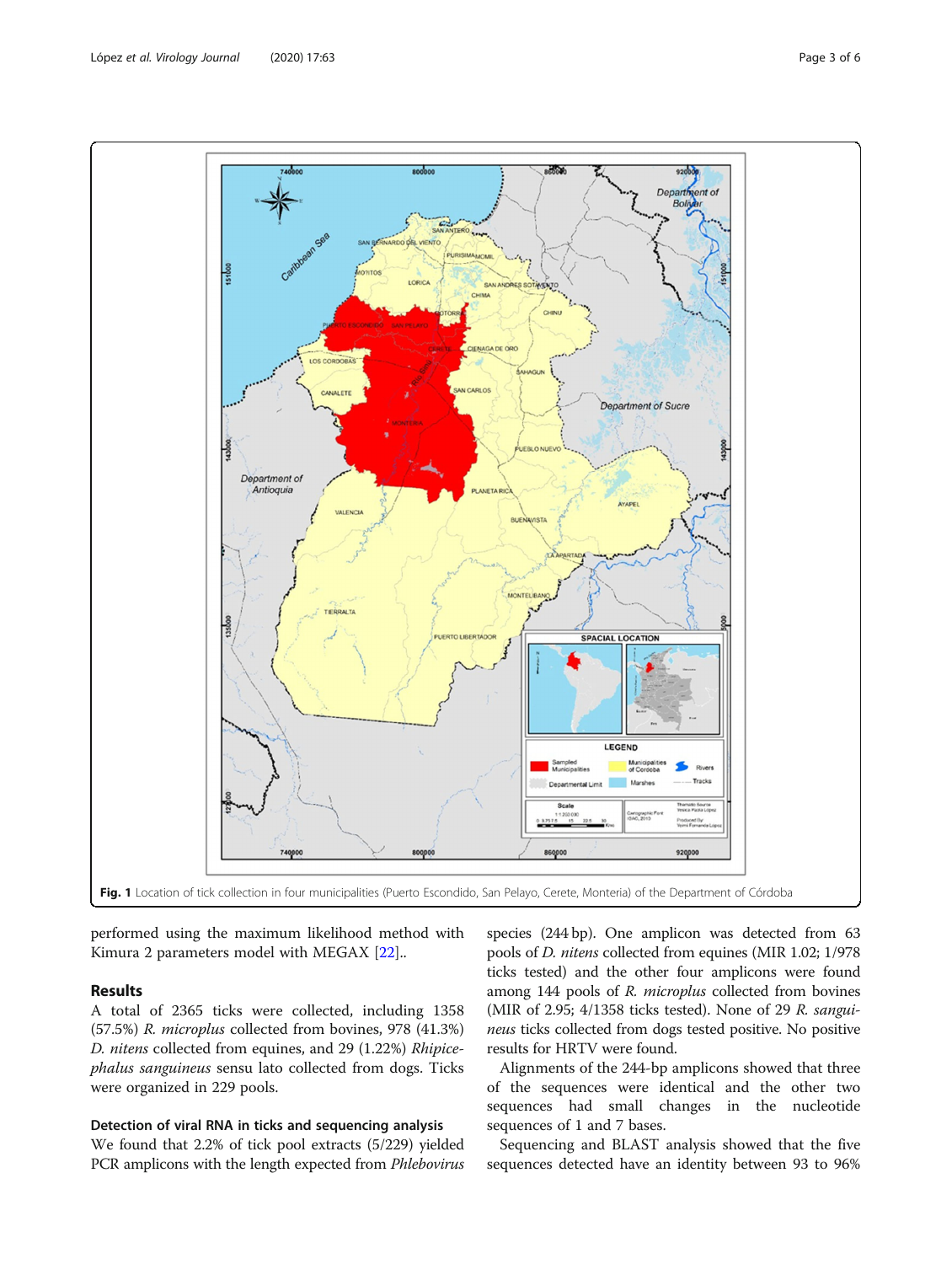with sequence from the Phlebovirus Lihan tick virus, Lsegment, originally identified in R. microplus ticks in China [\[23](#page-5-0)] and identity between 96 to 99% with Lihan tick virus detected in R. microplus ticks in Brazil in 2018 [[24\]](#page-5-0). Sequences were deposited in GenBank under the following accession numbers: MK040531, MN026336, MN026337, MN026338 and MN026339.

## Phylogenetic analysis

A phylogenetic tree was constructed with the five sequences reported in this study and 19 related sequences available in the GenBank, as well as outlier sequences from tick and mosquito-borne viruses, Mukawa virus and Gouléako virus respectively (Fig. 2). The tick virus sequences detected in this study formed a clade with sequences of Lihan tick virus from Brazil and

China. These viruses are most similar to other TBPVs and are distant from Phleboviruses transmitted by sandflies and mosquitoes.

## **Discussion**

Ticks are transmitters of many viruses of importance in public health. However, viral diversity in ticks from South America is largely unknown [\[24\]](#page-5-0). In recent years the emergence of new TBPV such as SFTSV and HRTV in Asia and North America, respectively, present a significant public health threat [[4\]](#page-4-0). In the present study, TBPV sequences detected in Colombian ticks collected form domestic animals were similar to Lihan tick virus detected in China in R. microplus ticks [\[23](#page-5-0)]. Our results also agree with a work carried out in Southern of Brazil by Souza et al., in 2018, who analyzed six groups of R.

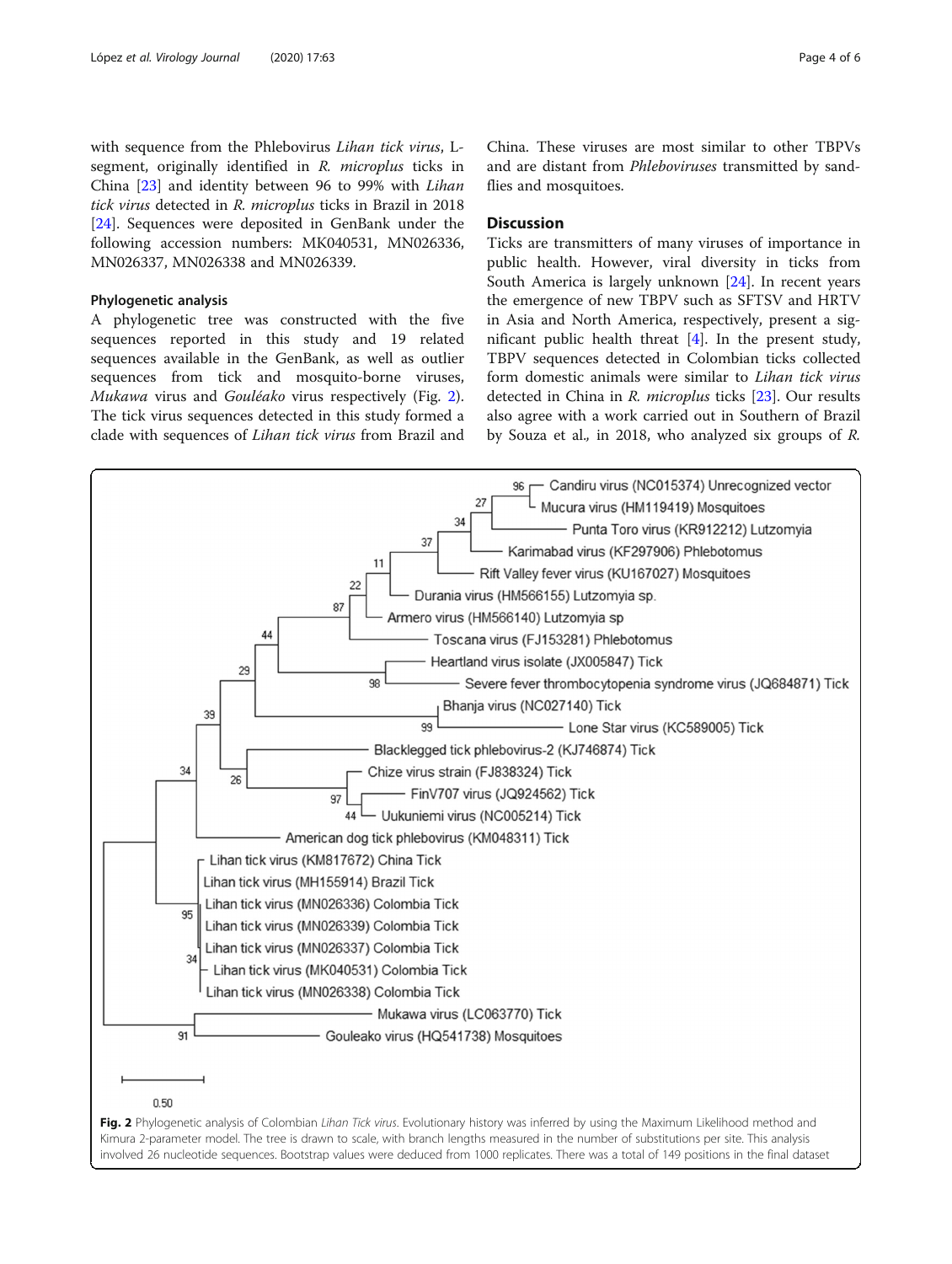<span id="page-4-0"></span>microplus ticks ( $\sim$  50 per group). They used a metagenomic approach with high-throughput sequencing (HTS) and detected Lihan tick virus in 5 of 6 groups of ticks [\[24](#page-5-0)]. Sameroff et al., 2019, conducted a study in Trinidad and Tobago in 2017 and 2018, in which they analyzed 638 ticks, including R. microplus ( $n = 320$ ), R. sanguineus ( $n = 300$ ) and A. ovale ( $n = 18$ ) with HTS. Lihan tick virus was detected in 14 of 16 pools of R. microplus (MIR of 43.75; 14/320 ticks tested) results that differ from the MIR of 2.95 (4/1358) reported in our study. However, the methodology used for the detection of the Lihan tick virus in these two studies was different, and Sameroff et al. used 20 ticks per pool, whereas we tested pool sizes of 10–15. Furthermore, the stage and sex distribution of ticks and season of collection in the two studies may have differed. These differences as well as geographic variation could explain the variability in the results [\[25](#page-5-0)].

A limitation of the present study is the short fragment (less than 200 bp) of the L segment used for phylogenetic analysis. However, this segment is highly conserved and is the most used for phleboviruses phylogenetic studies [[21,](#page-5-0) [26,](#page-5-0) [27](#page-5-0)]. Subsequent studies will amplify a larger fragment of the L segment and include the detection of S and M segments, to rule out reassortment of genome segments with other Phenuivirus, in addition to the use of new technologies such as HTS, to better characterize the Colombian viruses. This is the first report of a virus sequence detected in ticks from Colombia and the first Colombian detection of Lihan tick virus, a recently described virus with unknown pathogenicity. We suggest that detect of novel viral genomes in Colombia is important and that efforts to establish disease associations with these genomes is essential for One Health.

#### Abbreviations

TBPV: Tick-borne Phlebovirus; HRTV: Heartland virus; SFTSV: Severe fever with thrombocytopenia syndrome virus; RT-PCR: Reverse transcription polymerase chain reaction; bp: base pairs; MIR: minimum infection rate

#### Acknowledgements

To University of Cordoba, Vice-Rectorate of Investigation, Sustainability group program, -CIUC- 2017-2018. And to Nicholas Komar. CDC, Arbovirus Diseases Branch, Fort Collins, CO, USA.

#### Authors' contributions

YL, JM and SM conceived and designed the experiments; YL, MG and JM collected, classified ticks and performed the experiments; YL, JM, SM and MG analyzed the data, wrote and revised the manuscript; JR sequenced the PCR amplicons and assisted with writing the final report. All authors read and approved the final manuscript.

#### Funding

This study was supported by the University of Cordoba.

#### Availability of data and materials

The sequences of Lihan tick virus have been deposited into GenBank database under the accession numbers: MK040531, MN026336, MN026337, MN026338 and MN026339.

## Ethics approval and consent to participate

Not applicable.

#### Consent for publication

Not applicable.

#### Competing interests

The authors declare no competing interests.

#### Author details

<sup>1</sup>Instituto de Investigaciones Biológicas del Trópico, Facultad de Medicina Veterinaria y Zootecnia, Universidad de Córdoba, Montería, Colombia. <sup>2</sup>Department of Microbiology, Immunology, and Pathology, Colorado State University, Fort Collins, CO, USA.

#### Received: 4 February 2020 Accepted: 8 April 2020 Published online: 05 May 2020

#### References

- 1. Matsuno K, Weisend C, Kajihara M, Matysiak C, Williamson BN, Simuunza M, et al. Comprehensive molecular detection of tick-borne Phleboviruses leads to the retrospective identification of taxonomically unassigned Bunyaviruses and the discovery of a novel member of the genus Phlebovirus. J Virol [Internet]. 2015;89(1):594–604. Available from: [http://jvi.asm.org/lookup/doi/1](http://jvi.asm.org/lookup/doi/10.1128/JVI.02704-14) [0.1128/JVI.02704-14](http://jvi.asm.org/lookup/doi/10.1128/JVI.02704-14).
- 2. Palacios G, Savji N, Travassos da Rosa A, Guzman H, Yu X, Desai A, et al. characterization of the Uukuniemi virus group (Phlebovirus: Bunyaviridae): evidence for seven distinct species. J Virol [Internet] 2013;87(6):3187–95. Available from: [http://jvi.asm.org/cgi/doi/10.1128/JVI.02719-12.](http://jvi.asm.org/cgi/doi/10.1128/JVI.02719-12)
- 3. Liu DY, Tesh RB, da Rosa APA T, Peters CJ, Yang Z, Guzman H, et al. Phylogenetic relationships among members of the genus Phlebovirus (Bunyaviridae) based on partial M segment sequence analyses. J Gen Virol. 2003;84(2):465–73.
- 4. Matsuno K, Kajihara M, Nakao R, Nao N, Mori-Kajihara A, Muramatsu M, et al. The Unique Phylogenetic Position of a Novel Tick-Borne Phlebovirus Ensures an Ixodid Origin of the Genus Phlebovirus. mSphere [Internet]. 2018;3(3):1–14. Available from: [http://msphere.asm.org/lookup/doi/10.1128/](http://msphere.asm.org/lookup/doi/10.1128/mSphere.00239-18) [mSphere.00239-18](http://msphere.asm.org/lookup/doi/10.1128/mSphere.00239-18).
- 5. Maes P, Adkins S, Alkhovsky SV, Avšič T, Matthew Ž. Taxonomy of the order Bunyavirales: second update 2018. Virol Div news. 2019;164:927–41.
- 6. Mazelier M, Rouxel RN, Zumstein M, Mancini R, Bell-Sakyi L, Lozach P-Y. Uukuniemi Virus as a Tick-Borne Virus Model. J Virol [Internet]. 2016;90(15): 6784–98. Available from: <http://jvi.asm.org/lookup/doi/10.1128/JVI.00095-16>.
- 7. Moriconi M, Rugna G, Calzolari M, Bellini R, Albieri A, Angelini P, et al. Phlebotomine sand fly–borne pathogens in the mediterranean basin: human leishmaniasis and phlebovirus infections. PLoS Negl Trop Dis. 2017;  $11(8) \cdot 1 - 19$
- 8. Xu B, Liu L, Huang X, Ma H, Zhang Y, Du Y, et al. Metagenomic analysis of fever, thrombocytopenia and leukopenia syndrome ( FTLS ) in Henan Province, China : discovery of a new Bunyavirus. PLoS Pathog. 2011; 7(11):1–10.
- 9. Matsumoto N, Masuoka H, Hirayama K, Yamada A, Hotta K. Detection and phylogenetic analysis of phlebovirus, including severe fever with thrombocytopenia syndrome virus, in ticks collected from Tokyo, Japan. J Vet Med Sci. 2018;80(4):638–41.
- 10. Yu KM, Yu MA, Park SJ, Kim YIL, Robles NJ, Kwon H IL, et al. Seroprevalence and genetic characterization of severe fever with thrombocytopenia syndrome virus in domestic goats in South Korea. Ticks Tick Borne Dis [Internet]. 2018;9(5):1202–6. Available from: [https://doi.org/10.1016/j.ttbdis.](https://doi.org/10.1016/j.ttbdis.2018.05.001) [2018.05.001.](https://doi.org/10.1016/j.ttbdis.2018.05.001)
- 11. Huang X, Ding S, Jiang X, Pang B, Zhang Q, Li C, et al. Detection of SFTS virus RNA and antibodies in severe fever with thrombocytopenia syndrome surveillance cases in endemic areas of China. BMC Infect Dis. 2019;19(476):2–6.
- 12. Tran XC, Yun Y, Van An L, Kim S-H, Thao NTP, Man PKC, et al. Endemic severe fever with thrombocytopenia syndrome. Vietnam Emerg Infect Dis. 2019;25(5):1029–31.
- 13. McMullan LK, Folk SM, Kelly AJ, MacNeil A, Goldsmith CS, Metcalfe MG, et al. A new phlebovirus associated with severe febrile illness in Missouri. N Engl J Med [Internet] 2012;367(9):834–41. Available from: [http://www.nejm.org/doi/](http://www.nejm.org/doi/abs/10.1056/NEJMoa1203378) [abs/10.1056/NEJMoa1203378.](http://www.nejm.org/doi/abs/10.1056/NEJMoa1203378)